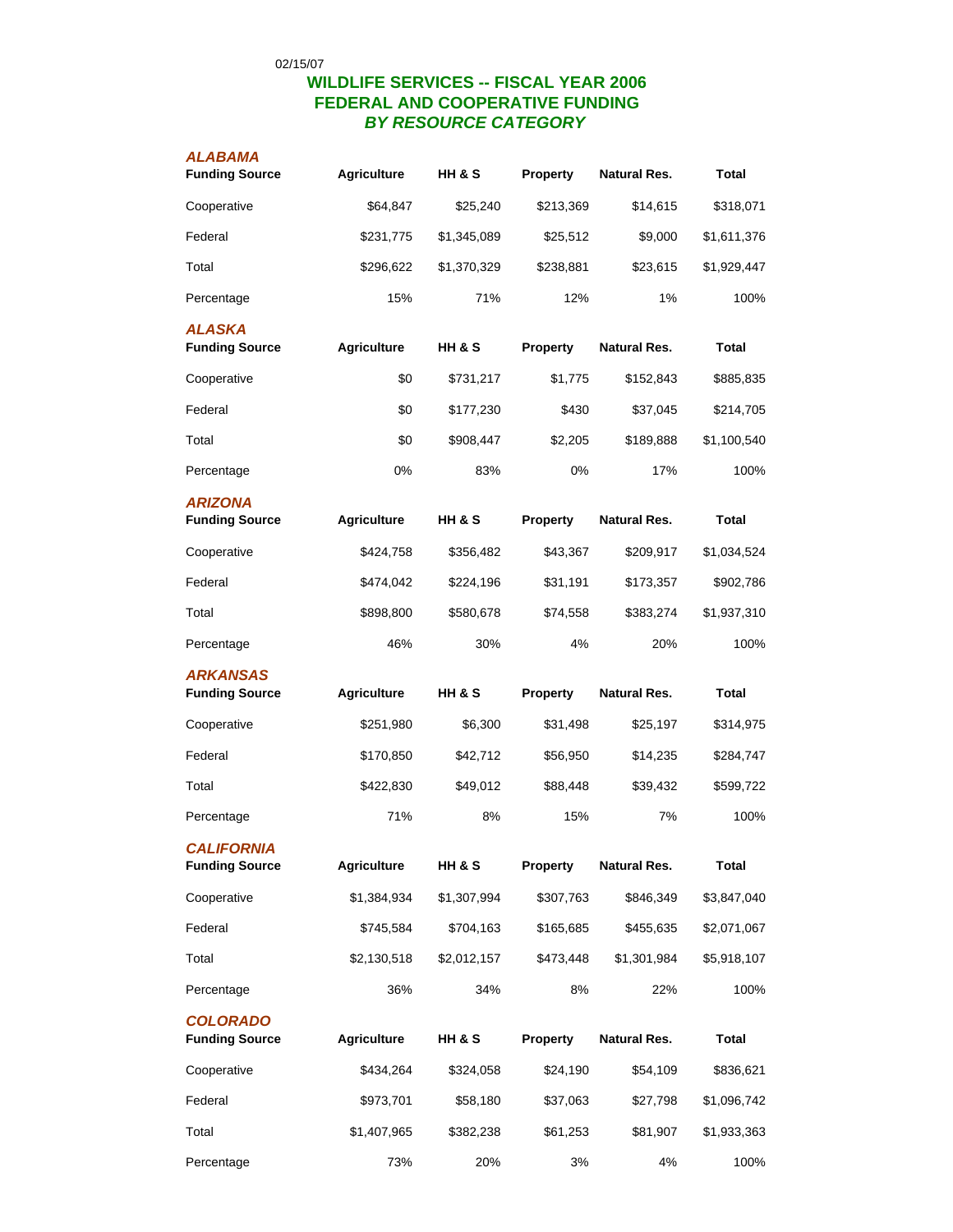| <b>CONNECTICUT</b><br><b>Funding Source</b>                    | <b>Agriculture</b> | HH & S            | <b>Property</b> | <b>Natural Res.</b> | <b>Total</b> |
|----------------------------------------------------------------|--------------------|-------------------|-----------------|---------------------|--------------|
| Cooperative                                                    | \$9,507            | \$79,812          | \$17,493        | \$12,027            | \$118,839    |
| Federal                                                        | \$8,223            | \$69,036          | \$15,131        | \$10,403            | \$102,793    |
| Total                                                          | \$17,730           | \$148,848         | \$32,624        | \$22,430            | \$221,632    |
| Percentage                                                     | 8%                 | 67%               | 15%             | 10%                 | 100%         |
| <b>DELAWARE</b><br><b>Funding Source</b>                       | <b>Agriculture</b> | <b>HH &amp; S</b> | <b>Property</b> | <b>Natural Res.</b> | <b>Total</b> |
| Cooperative                                                    | \$10,000           | \$10,839          | \$2,805         | \$10,000            | \$33,644     |
| Federal                                                        | \$7,000            | \$9,535           | \$2,150         | \$13,421            | \$32,106     |
| Total                                                          | \$17,000           | \$20,374          | \$4,955         | \$23,421            | \$65,750     |
| Percentage                                                     | 26%                | 31%               | 8%              | 36%                 | 100%         |
| <b>DISTRICT OF</b><br><b>COLUMBIA</b><br><b>Funding Source</b> | <b>Agriculture</b> | HH & S            | Property        | <b>Natural Res.</b> | <b>Total</b> |
| Cooperative                                                    | \$0                | \$1,000           | \$3,037         | \$2,130             | \$6,167      |
| Federal                                                        | \$3,300            | \$6,241           | \$3,143         | \$5,841             | \$18,525     |
| Total                                                          | \$3,300            | \$7,241           | \$6,180         | \$7,971             | \$24,692     |
| Percentage                                                     | 13%                | 29%               | 25%             | 32%                 | 100%         |
| <b>FLORIDA/PUERTO RICO</b><br><b>Funding Source</b>            | <b>Agriculture</b> | HH & S            | <b>Property</b> | Natural Res.        | <b>Total</b> |
| Cooperative                                                    | \$60,056           | \$701,983         | \$156,269       | \$634,266           | \$1,552,574  |
| Federal                                                        | \$210,457          | \$1,194,339       | \$31,910        | \$31,914            | \$1,468,620  |
| Total                                                          | \$270,513          | \$1,896,322       | \$188,179       | \$666,180           | \$3,021,194  |
| Percentage                                                     | 9%                 | 63%               | 6%              | 22%                 | 100%         |
| <b>GEORGIA</b><br><b>Funding Source</b>                        | <b>Agriculture</b> | HH & S            | <b>Property</b> | <b>Natural Res.</b> | <b>Total</b> |
| Cooperative                                                    | \$20,466           | \$123,919         | \$135,659       | \$31,427            | \$311,471    |
| Federal                                                        | \$15,360           | \$351,402         | \$76,798        | \$513,470           | \$957,030    |
| Total                                                          | \$35,826           | \$475,321         | \$212,457       | \$544,897           | \$1,268,501  |
| Percentage                                                     | 3%                 | 37%               | 17%             | 43%                 | 100%         |
| <b>GUAM</b><br><b>Funding Source</b>                           | <b>Agriculture</b> | HH & S            | <b>Property</b> | <b>Natural Res.</b> | <b>Total</b> |
| Cooperative                                                    | \$0                | \$1,110,921       | \$1,015,700     | \$1,047,440         | \$3,174,061  |
| Federal                                                        | \$0                | \$134,696         | \$131,152       | \$88,616            | \$354,464    |
| Total                                                          | \$0                | \$1,245,617       | \$1,146,852     | \$1,136,056         | \$3,528,525  |
|                                                                |                    |                   |                 |                     |              |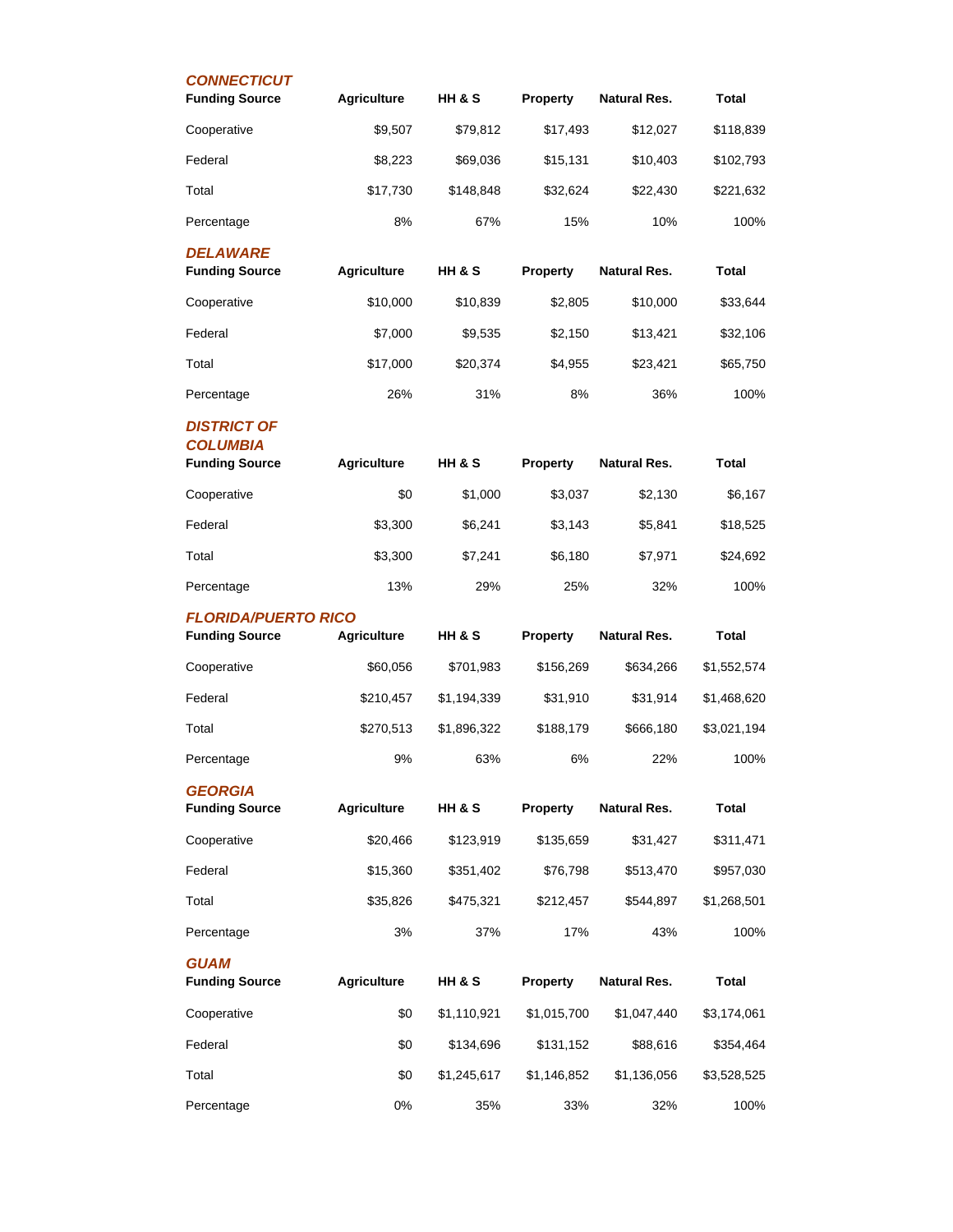| <b>HAWAII</b><br><b>Funding Source</b>   | <b>Agriculture</b> | <b>HH &amp; S</b> | <b>Property</b> | Natural Res.        | Total        |
|------------------------------------------|--------------------|-------------------|-----------------|---------------------|--------------|
| Cooperative                              | \$299,802          | \$950,498         | \$782,783       | \$130,441           | \$2,163,524  |
| Federal                                  | \$0                | \$299,060         | \$291,195       | \$196,763           | \$787,018    |
| Total                                    | \$299,802          | \$1,249,558       | \$1,073,978     | \$327,204           | \$2,950,542  |
| Percentage                               | 10%                | 42%               | 36%             | 11%                 | 100%         |
| <b>IDAHO</b><br><b>Funding Source</b>    | <b>Agriculture</b> | HH & S            | <b>Property</b> | Natural Res.        | Total        |
| Cooperative                              | \$442,596          | \$3,321           | \$48,998        | \$73,689            | \$568,604    |
| Federal                                  | \$1,416,409        | \$19,608          | \$152,207       | \$242,337           | \$1,830,561  |
| Total                                    | \$1,859,005        | \$22,929          | \$201,205       | \$316,026           | \$2,399,165  |
| Percentage                               | 77%                | 1%                | 8%              | 13%                 | 100%         |
| <b>ILLINOIS</b><br><b>Funding Source</b> | <b>Agriculture</b> | <b>HH &amp; S</b> | <b>Property</b> | <b>Natural Res.</b> | <b>Total</b> |
| Cooperative                              | \$8,564            | \$375,945         | \$277,151       | \$180,590           | \$842,250    |
| Federal                                  | \$98,141           | \$123,044         | \$61,522        | \$47,052            | \$329,759    |
| Total                                    | \$106,705          | \$498,989         | \$338,673       | \$227,642           | \$1,172,009  |
| Percentage                               | 9%                 | 43%               | 29%             | 19%                 | 100%         |
| <b>INDIANA</b><br><b>Funding Source</b>  | <b>Agriculture</b> | HH & S            | <b>Property</b> | Natural Res.        | Total        |
| Cooperative                              | \$2,280            | \$150,815         | \$37,704        | \$0                 | \$190,799    |
| Federal                                  | \$7,969            | \$43,032          | \$56,619        | \$5,662             | \$113,282    |
| Total                                    | \$10,249           | \$193,847         | \$94,323        | \$5,662             | \$304,081    |
| Percentage                               | 3%                 | 64%               | 31%             | 2%                  | 100%         |
| <b>IOWA</b><br><b>Funding Source</b>     | <b>Agriculture</b> | HH & S            | Property        | <b>Natural Res.</b> | <b>Total</b> |
| Cooperative                              | \$0                | \$46,500          | \$49,356        | \$2,000             | \$97,856     |
| Federal                                  | \$6,000            | \$10,500          | \$10,500        | \$3,000             | \$30,000     |
| Total                                    | \$6,000            | \$57,000          | \$59,856        | \$5,000             | \$127,856    |
| Percentage                               | 5%                 | 45%               | 47%             | 4%                  | 100%         |
| <b>KANSAS</b><br><b>Funding Source</b>   | <b>Agriculture</b> | HH & S            | <b>Property</b> | <b>Natural Res.</b> | <b>Total</b> |
| Cooperative                              | \$62,920           | \$119,527         | \$77,263        | \$19,711            | \$279,421    |
| Federal                                  | \$168,642          | \$50,860          | \$13,271        | \$4,222             | \$236,995    |
| Total                                    | \$231,562          | \$170,387         | \$90,534        | \$23,933            | \$516,416    |
| Percentage                               | 45%                | 33%               | 18%             | 5%                  | 100%         |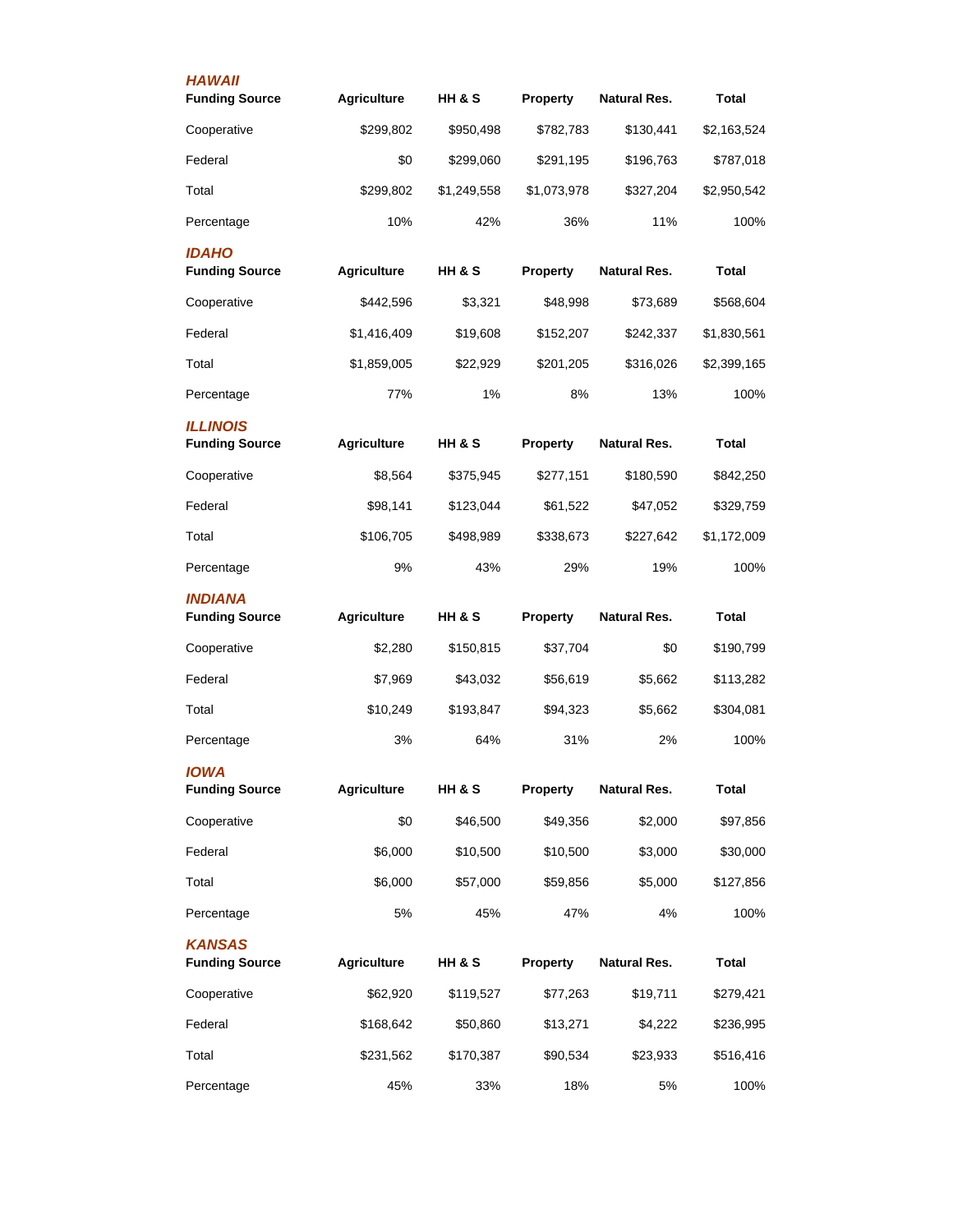| <b>KENTUCKY</b>                               |                    |           |                 |                     |              |
|-----------------------------------------------|--------------------|-----------|-----------------|---------------------|--------------|
| <b>Funding Source</b>                         | <b>Agriculture</b> | HH & S    | <b>Property</b> | <b>Natural Res.</b> | <b>Total</b> |
| Cooperative                                   | \$78,376           | \$230,554 | \$138,346       | \$13,833            | \$461,109    |
| Federal                                       | \$99,402           | \$339,137 | \$87,708        | \$58,472            | \$584,719    |
| Total                                         | \$177,778          | \$569,691 | \$226,054       | \$72,305            | \$1,045,828  |
| Percentage                                    | 17%                | 54%       | 22%             | 7%                  | 100%         |
| <b>LOUISIANA</b><br><b>Funding Source</b>     | <b>Agriculture</b> | HH & S    | Property        | <b>Natural Res.</b> | Total        |
| Cooperative                                   | \$32,926           | \$8,984   | \$77,019        | \$143,615           | \$262,544    |
| Federal                                       | \$275,265          | \$95,491  | \$163,839       | \$34,807            | \$569,402    |
| Total                                         | \$308,191          | \$104,475 | \$240,858       | \$178,422           | \$831,946    |
| Percentage                                    | 37%                | 13%       | 29%             | 21%                 | 100%         |
| <b>MAINE</b>                                  |                    |           |                 |                     |              |
| <b>Funding Source</b>                         | <b>Agriculture</b> | HH & S    | <b>Property</b> | <b>Natural Res.</b> | Total        |
| Cooperative                                   | \$14,493           | \$59,926  | \$135,669       | \$24,582            | \$234,670    |
| Federal                                       | \$89,000           | \$226,594 | \$55,737        | \$30,000            | \$401,331    |
| Total                                         | \$103,493          | \$286,520 | \$191,406       | \$54,582            | \$636,001    |
| Percentage                                    | 16%                | 45%       | 30%             | 9%                  | 100%         |
| <b>MARYLAND</b><br><b>Funding Source</b>      | <b>Agriculture</b> | HH & S    | <b>Property</b> | Natural Res.        | Total        |
| Cooperative                                   | \$9,000            | \$111,169 | \$51,250        | \$1,767,918         | \$1,939,337  |
| Federal                                       |                    |           |                 |                     |              |
|                                               | \$20,777           | \$397,559 | \$21,100        | \$19,750            | \$459,186    |
| Total                                         | \$29,777           | \$508,728 | \$72,350        | \$1,787,668         | \$2,398,523  |
| Percentage                                    | 1%                 | 21%       | 3%              | 75%                 | 100%         |
| <b>MASSACHUSETTS</b><br><b>Funding Source</b> | <b>Agriculture</b> | HH & S    | <b>Property</b> | <b>Natural Res.</b> | <b>Total</b> |
| Cooperative                                   | \$7,800            | \$184,106 | \$52,962        | \$15,132            | \$260,000    |
| Federal                                       | \$5,397            | \$127,380 | \$36,643        | \$10,469            | \$179,889    |
| Total                                         | \$13,197           | \$311,486 | \$89,605        | \$25,601            | \$439,889    |
| Percentage                                    | 3%                 | 71%       | 20%             | 6%                  | 100%         |
| <b>MICHIGAN</b><br><b>Funding Source</b>      | <b>Agriculture</b> | HH & S    | <b>Property</b> | <b>Natural Res.</b> | Total        |
| Cooperative                                   | \$29,694           | \$65,188  | \$16,261        | \$10,591            | \$121,734    |
| Federal                                       | \$663,033          | \$295,997 | \$189,438       | \$35,520            | \$1,183,988  |
| Total                                         | \$692,727          | \$361,185 | \$205,699       | \$46,111            | \$1,305,722  |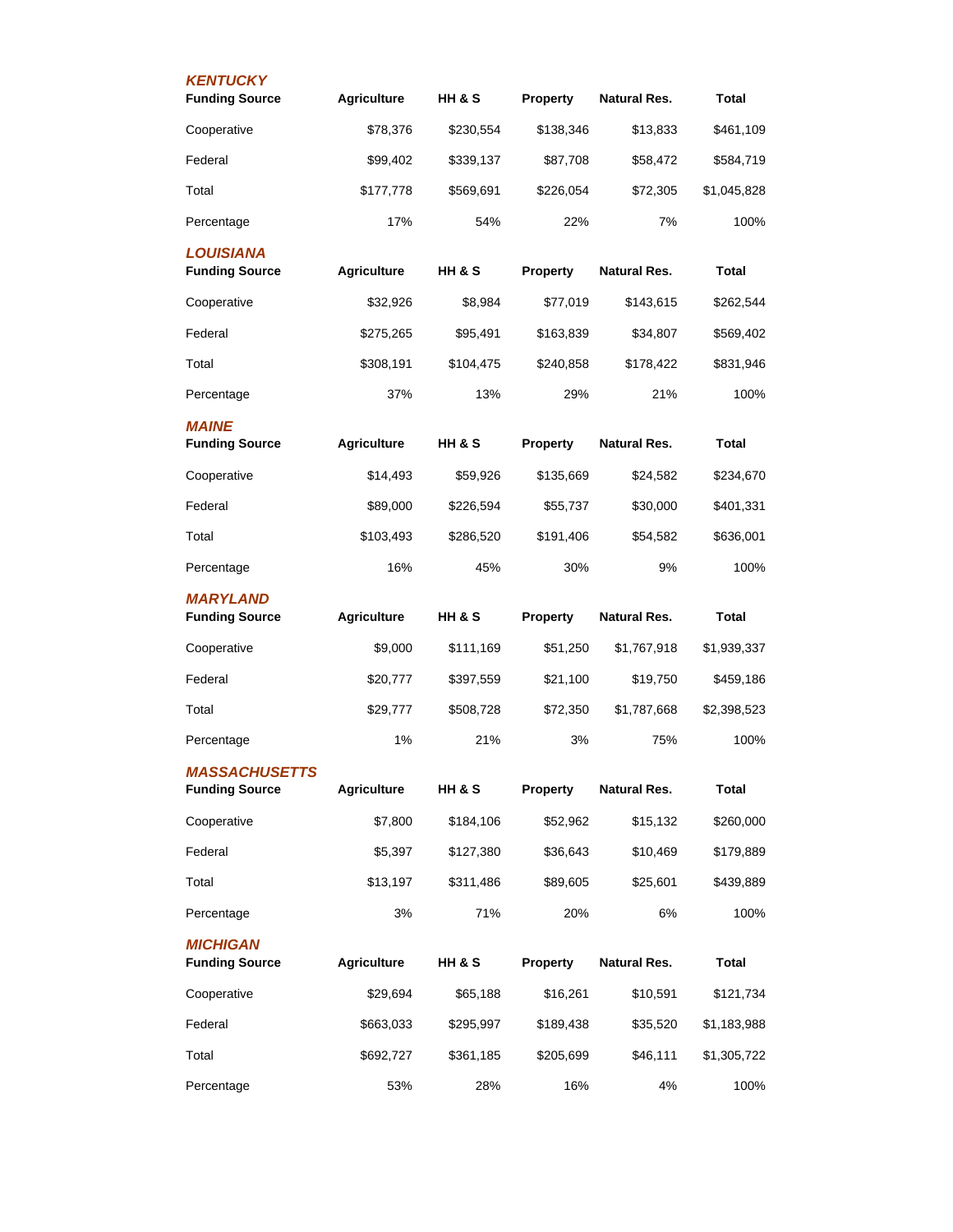| <b>MINNESOTA</b><br><b>Funding Source</b>   | <b>Agriculture</b> | HH & S    | <b>Property</b> | <b>Natural Res.</b> | Total        |
|---------------------------------------------|--------------------|-----------|-----------------|---------------------|--------------|
| Cooperative                                 | \$13,200           | \$138,740 | \$31,024        | \$84,140            | \$267,104    |
| Federal                                     | \$514,205          | \$43,650  | \$3,500         | \$22,500            | \$583,855    |
| Total                                       | \$527,405          | \$182,390 | \$34,524        | \$106,640           | \$850,959    |
| Percentage                                  | 62%                | 21%       | 4%              | 13%                 | 100%         |
| <b>MISSISSIPPI</b><br><b>Funding Source</b> | <b>Agriculture</b> | HH & S    | Property        | <b>Natural Res.</b> | <b>Total</b> |
| Cooperative                                 | \$101,630          | \$334,952 | \$240,776       | \$63,126            | \$740,484    |
| Federal                                     | \$326,214          | \$654,330 | \$197,703       | \$33,303            | \$1,211,550  |
| Total                                       | \$427,844          | \$989,282 | \$438,479       | \$96,429            | \$1,952,034  |
| Percentage                                  | 22%                | 51%       | 22%             | 5%                  | 100%         |
| <b>MISSOURI</b><br><b>Funding Source</b>    | <b>Agriculture</b> | HH & S    | Property        | Natural Res.        | <b>Total</b> |
| Cooperative                                 | \$10,500           | \$359,830 | \$334,329       | \$15,000            | \$719,659    |
| Federal                                     | \$242,106          | \$139,884 | \$80,703        | \$75,324            | \$538,017    |
| Total                                       | \$252,606          | \$499,714 | \$415,032       | \$90,324            | \$1,257,676  |
| Percentage                                  | 20%                | 40%       | 33%             | 7%                  | 100%         |
| <b>MONTANA</b><br><b>Funding Source</b>     | <b>Agriculture</b> | HH & S    | <b>Property</b> | Natural Res.        | Total        |
| Cooperative                                 | \$1,343,681        | \$10,027  | \$0             | \$110,655           | \$1,464,363  |
| Federal                                     | \$1,725,314        | \$10,996  | \$9,163         | \$87,221            | \$1,832,694  |
| Total                                       | \$3,068,995        | \$21,023  | \$9,163         | \$197,876           | \$3,297,057  |
| Percentage                                  | 93%                | 1%        | 0%              | 6%                  | 100%         |
| <b>NEBRASKA</b><br><b>Funding Source</b>    | <b>Agriculture</b> | HH & S    | Property        | <b>Natural Res.</b> | <b>Total</b> |
| Cooperative                                 | \$287,800          | \$207,119 | \$290,611       | \$15,878            | \$801,408    |
| Federal                                     | \$258,041          | \$300,873 | \$37,544        | \$33,645            | \$630,103    |
| Total                                       | \$545,841          | \$507,992 | \$328,155       | \$49,523            | \$1,431,511  |
| Percentage                                  | 38%                | 35%       | 23%             | 3%                  | 100%         |
| <b>NEVADA</b><br><b>Funding Source</b>      | <b>Agriculture</b> | HH & S    | Property        | <b>Natural Res.</b> | <b>Total</b> |
| Cooperative                                 | \$908,931          | \$67,948  | \$59,737        | \$278,693           | \$1,315,309  |
| Federal                                     | \$1,017,671        | \$366,916 | \$0             | \$0                 | \$1,384,587  |
| Total                                       | \$1,926,602        | \$434,864 | \$59,737        | \$278,693           | \$2,699,896  |
| Percentage                                  | 71%                | 16%       | 2%              | 10%                 | 100%         |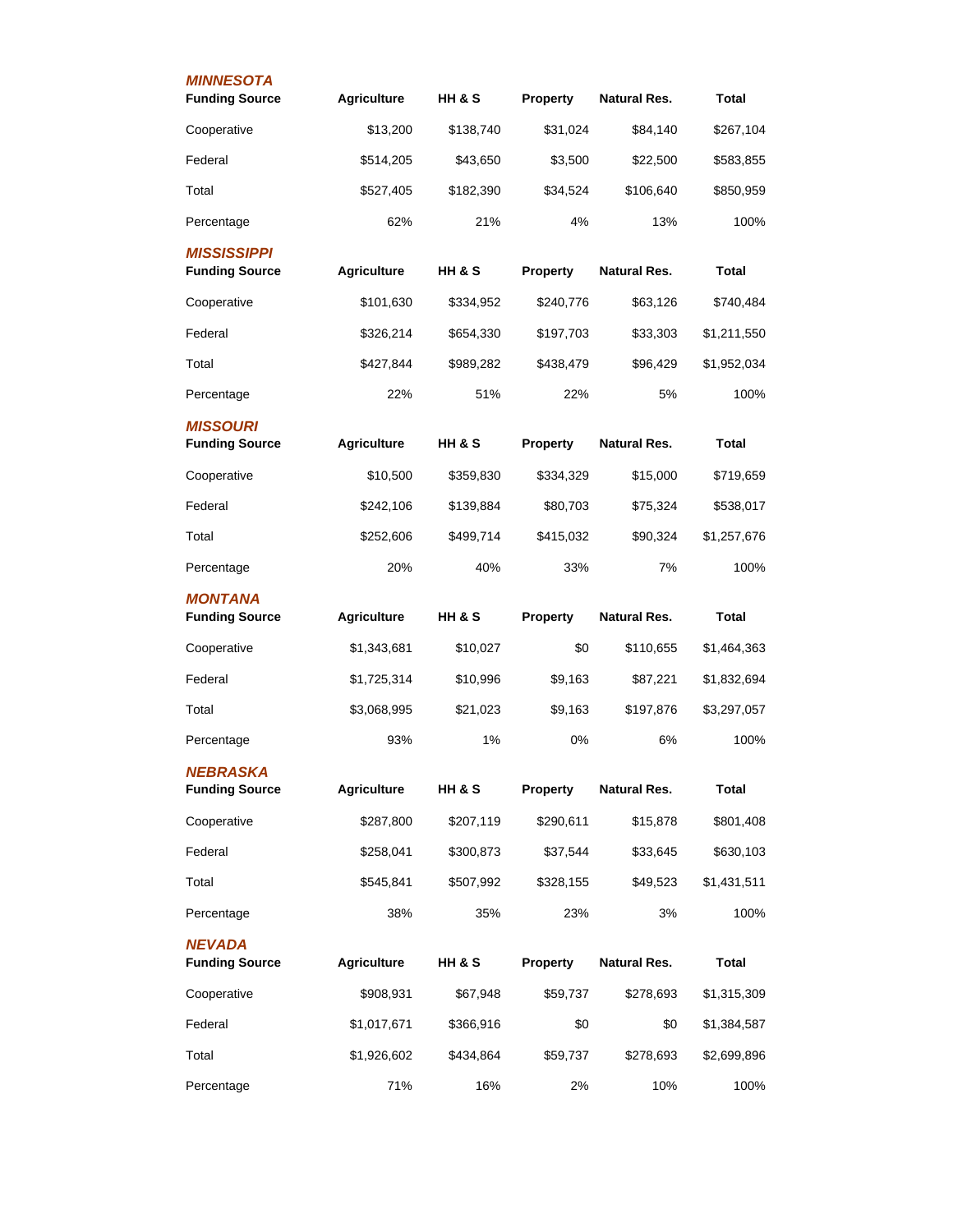| <b>NEW HAMPSHIRE</b>                           |                    |                   |                 |                     |              |
|------------------------------------------------|--------------------|-------------------|-----------------|---------------------|--------------|
| <b>Funding Source</b>                          | <b>Agriculture</b> | HH & S            | <b>Property</b> | <b>Natural Res.</b> | Total        |
| Cooperative                                    | \$55,300           | \$100,036         | \$97,408        | \$4,000             | \$256,744    |
| Federal                                        | \$102,166          | \$179,692         | \$150,005       | \$27,567            | \$459,430    |
| Total                                          | \$157,466          | \$279,728         | \$247,413       | \$31,567            | \$716,174    |
| Percentage                                     | 22%                | 39%               | 35%             | 4%                  | 100%         |
| <b>NEW JERSEY</b><br><b>Funding Source</b>     | <b>Agriculture</b> | HH & S            | <b>Property</b> | <b>Natural Res.</b> | Total        |
| Cooperative                                    | \$0                | \$339,211         | \$0             | \$23,959            | \$363,170    |
| Federal                                        | \$17,571           | \$101,433         | \$92,328        | \$12,176            | \$223,508    |
| Total                                          | \$17,571           | \$440.644         | \$92.328        | \$36,135            | \$586,678    |
| Percentage                                     | 3%                 | 75%               | 16%             | 6%                  | 100%         |
| <b>NEW MEXICO</b><br><b>Funding Source</b>     | <b>Agriculture</b> | <b>HH &amp; S</b> | Property        | Natural Res.        | Total        |
| Cooperative                                    | \$1,197,523        | \$12,741          | \$65,113        | \$11,453            | \$1,286,830  |
| Federal                                        | \$1,434,487        | \$15,261          | \$77,998        | \$13,719            | \$1,541,465  |
| Total                                          | \$2,632,010        | \$28,002          | \$143,111       | \$25,172            | \$2,828,295  |
| Percentage                                     | 93%                | 1%                | 5%              | 1%                  | 100%         |
| <b>NEW YORK</b><br><b>Funding Source</b>       | <b>Agriculture</b> | <b>HH &amp; S</b> | <b>Property</b> | Natural Res.        | Total        |
| Cooperative                                    | \$8,160            | \$432,784         | \$64,431        | \$0                 | \$505,375    |
| Federal                                        | \$23,516           | \$1,355,888       | \$268,730       | \$855,249           | \$2,503,383  |
| Total                                          | \$31,676           | \$1,788,672       | \$333,161       | \$855,249           | \$3,008,758  |
| Percentage                                     | 1%                 | 59%               | 11%             | 28%                 | 100%         |
| <b>NORTH CAROLINA</b><br><b>Funding Source</b> | <b>Agriculture</b> | HH & S            | <b>Property</b> | <b>Natural Res.</b> | <b>Total</b> |
| Cooperative                                    | \$636,547          | \$503,955         | \$445,934       | \$71,282            | \$1,657,718  |
| Federal                                        | \$208,873          | \$450,382         | \$128,610       | \$26,497            | \$814,362    |
| Total                                          | \$845,420          | \$954,337         | \$574,544       | \$97,779            | \$2,472,080  |
| Percentage                                     | 34%                | 39%               | 23%             | 4%                  | 100%         |
| NORTH DAKOTA<br><b>Funding Source</b>          | <b>Agriculture</b> | <b>HH &amp; S</b> | <b>Property</b> | <b>Natural Res.</b> | <b>Total</b> |
| Cooperative                                    | \$370,120          | \$9,371           | \$74,961        | \$14,055            | \$468,507    |
| Federal                                        | \$976,564          | \$96,730          | \$106,141       | \$24,974            | \$1,204,409  |
|                                                |                    |                   |                 |                     |              |
| Total                                          | \$1,346,684        | \$106,101         | \$181,102       | \$39,029            | \$1,672,916  |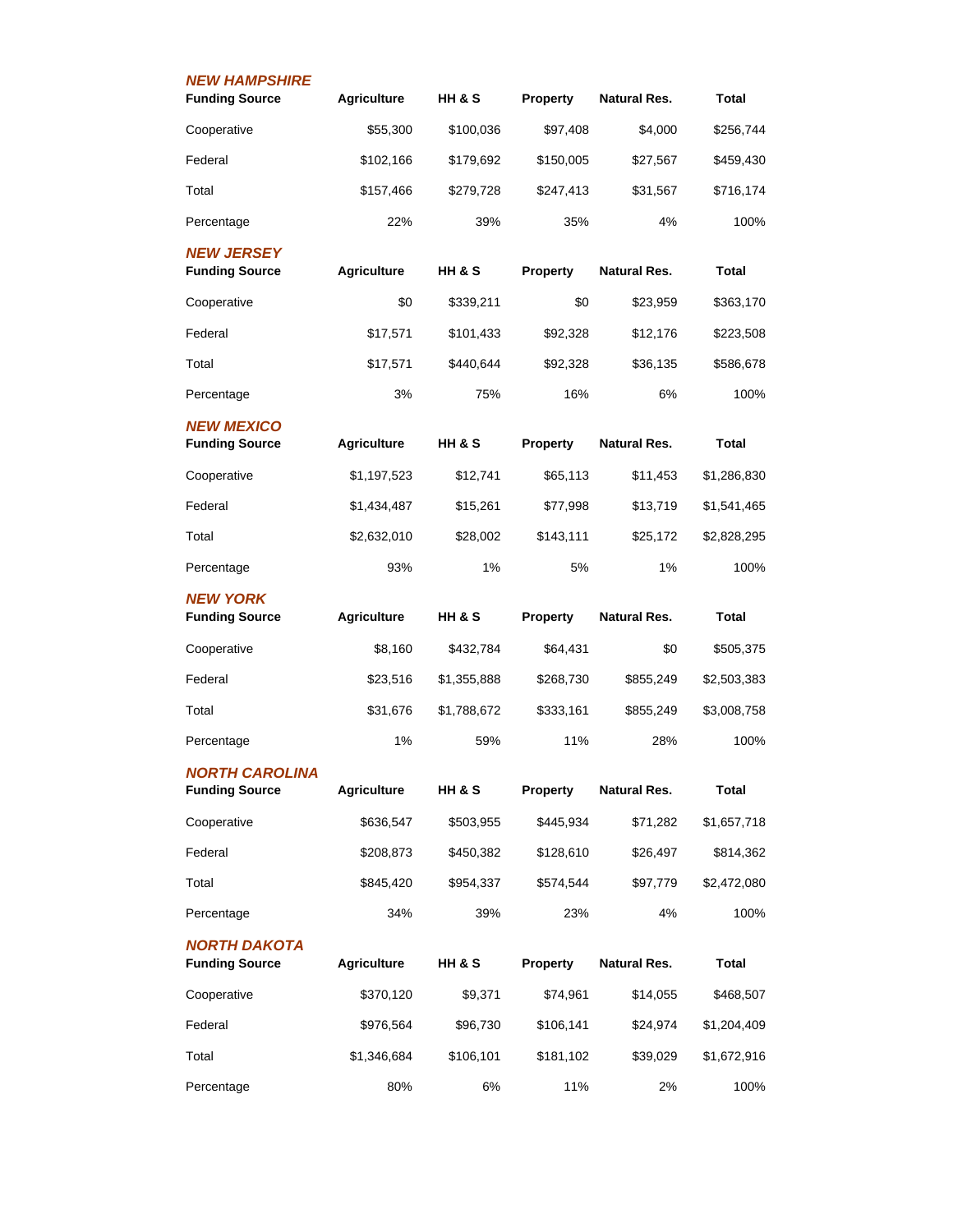| <b>OHIO</b>                                    |                    |             |                 |                     |              |
|------------------------------------------------|--------------------|-------------|-----------------|---------------------|--------------|
| <b>Funding Source</b>                          | <b>Agriculture</b> | HH & S      | <b>Property</b> | <b>Natural Res.</b> | <b>Total</b> |
| Cooperative                                    | \$53,092           | \$187,668   | \$84,361        | \$1,206             | \$326,327    |
| Federal                                        | \$44,856           | \$1,216,608 | \$78,083        | \$1,661             | \$1,341,208  |
| Total                                          | \$97,948           | \$1,404,276 | \$162,444       | \$2,867             | \$1,667,535  |
| Percentage                                     | 6%                 | 84%         | 10%             | 0%                  | 100%         |
| <b>OKLAHOMA</b><br><b>Funding Source</b>       | <b>Agriculture</b> | HH & S      | <b>Property</b> | <b>Natural Res.</b> | <b>Total</b> |
| Cooperative                                    | \$1,460,060        | \$403,463   | \$508,906       | \$30,986            | \$2,403,415  |
| Federal                                        | \$836,122          | \$149,298   | \$169,570       | \$8,573             | \$1,163,563  |
| Total                                          | \$2,296,182        | \$552,761   | \$678,476       | \$39,559            | \$3,566,978  |
| Percentage                                     | 64%                | 15%         | 19%             | 1%                  | 100%         |
| <b>OREGON</b><br><b>Funding Source</b>         | <b>Agriculture</b> | HH & S      | <b>Property</b> | Natural Res.        | <b>Total</b> |
| Cooperative                                    | \$993,345          | \$246,788   | \$494,339       | \$133,429           | \$1,867,901  |
| Federal                                        | \$807,273          | \$205,764   | \$201,806       | \$74,768            | \$1,289,611  |
| Total                                          | \$1,800,618        | \$452,552   | \$696,145       | \$208,197           | \$3,157,512  |
| Percentage                                     | 57%                | 14%         | 22%             | 7%                  | 100%         |
| <b>PENNSYLVANIA</b><br><b>Funding Source</b>   | <b>Agriculture</b> | HH & S      | <b>Property</b> | Natural Res.        | Total        |
| Cooperative                                    | \$51,489           | \$199,593   | \$234,585       | \$98,713            | \$584,380    |
| Federal                                        | \$77,074           | \$1,935,237 | \$0             | \$0                 | \$2,012,311  |
| Total                                          | \$128,563          | \$2,134,830 | \$234,585       | \$98,713            | \$2,596,691  |
| Percentage                                     | 5%                 | 82%         | 9%              | 4%                  | 100%         |
| <b>RHODE ISLAND</b><br><b>Funding Source</b>   | <b>Agriculture</b> | HH & S      | Property        | <b>Natural Res.</b> | <b>Total</b> |
| Cooperative                                    | \$3,900            | \$18,603    | \$10,530        | \$5,967             | \$39,000     |
| Federal                                        | \$3,854            | \$18,387    | \$10,408        | \$5,898             | \$38,547     |
| Total                                          | \$7,754            | \$36,990    | \$20,938        | \$11,865            | \$77,547     |
| Percentage                                     | 10%                | 48%         | 27%             | 15%                 | 100%         |
| <b>SOUTH CAROLINA</b><br><b>Funding Source</b> | <b>Agriculture</b> | HH & S      | <b>Property</b> | <b>Natural Res.</b> | <b>Total</b> |
| Cooperative                                    | \$120,149          | \$185,446   | \$608,757       | \$43,252            | \$957,604    |
| Federal                                        | \$100,410          | \$114,457   | \$140,460       | \$14,046            | \$369,373    |
| Total                                          | \$220,559          | \$299,903   | \$749,217       | \$57,298            | \$1,326,977  |
| Percentage                                     | 17%                | 23%         | 56%             | 4%                  | 100%         |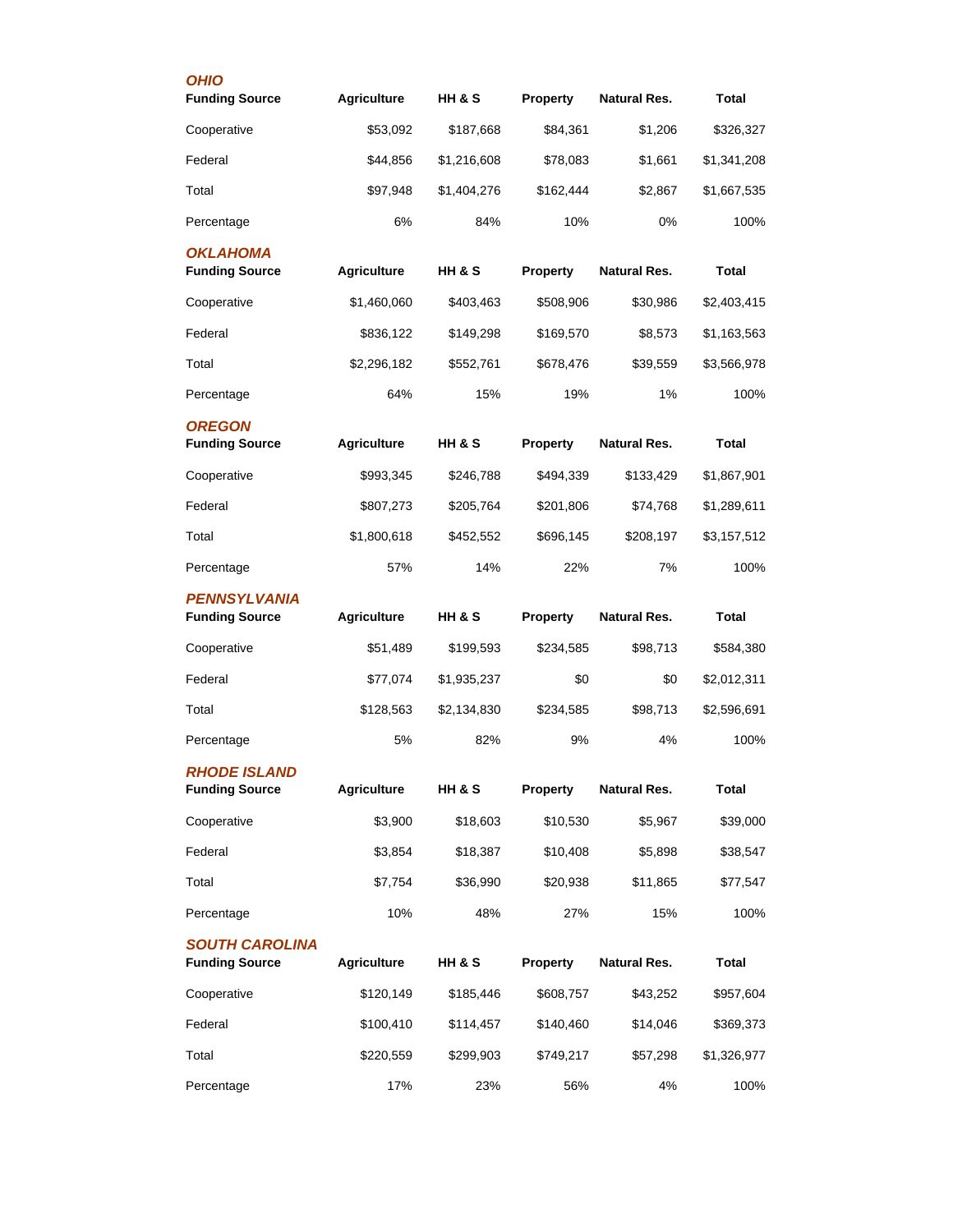| <b>SOUTH DAKOTA</b><br><b>Funding Source</b> | <b>Agriculture</b> | HH & S            | Property        | <b>Natural Res.</b> | <b>Total</b> |
|----------------------------------------------|--------------------|-------------------|-----------------|---------------------|--------------|
| Cooperative                                  | \$751,300          | \$0               | \$0             | \$0                 | \$751,300    |
| Federal                                      | \$610,754          | \$13,500          | \$3,000         | \$0                 | \$627,254    |
| Total                                        | \$1,362,054        | \$13,500          | \$3,000         | \$0                 | \$1,378,554  |
| Percentage                                   | 99%                | 1%                | 0%              | 0%                  | 100%         |
| <b>TENNESSEE</b><br><b>Funding Source</b>    | <b>Agriculture</b> | <b>HH &amp; S</b> | <b>Property</b> | <b>Natural Res.</b> | <b>Total</b> |
| Cooperative                                  | \$237,129          | \$666,927         | \$518,723       | \$59,282            | \$1,482,061  |
| Federal                                      | \$87,284           | \$1,207,496       | \$87,284        | \$113,469           | \$1,495,533  |
| Total                                        | \$324,413          | \$1,874,423       | \$606,007       | \$172,751           | \$2,977,594  |
| Percentage                                   | 11%                | 63%               | 20%             | 6%                  | 100%         |
| <b>TEXAS</b><br><b>Funding Source</b>        | <b>Agriculture</b> | HH & S            | Property        | <b>Natural Res.</b> | Total        |
| Cooperative                                  | \$4,828,109        | \$863,182         | \$404,183       | \$303,372           | \$6,398,846  |
| Federal                                      | \$3,103,489        | \$6,465,243       | \$300,517       | \$165,011           | \$10,034,260 |
| Total                                        | \$7,931,598        | \$7,328,425       | \$704,700       | \$468,383           | \$16,433,106 |
| Percentage                                   | 48%                | 45%               | 4%              | 3%                  | 100%         |
| <b>UTAH</b><br><b>Funding Source</b>         | <b>Agriculture</b> | HH & S            | Property        | Natural Res.        | Total        |
| Cooperative                                  | \$1,043,674        | \$24,000          | \$8,300         | \$878,437           | \$1,954,411  |
| Federal                                      | \$677,758          | \$120,000         | \$42,500        | \$434,771           | \$1,275,029  |
| Total                                        | \$1,721,432        | \$144,000         | \$50,800        | \$1,313,208         | \$3,229,440  |
| Percentage                                   | 53%                | 4%                | 2%              | 41%                 | 100%         |
| <b>VERMONT</b><br><b>Funding Source</b>      | <b>Agriculture</b> | HH & S            | Property        | <b>Natural Res.</b> | <b>Total</b> |
| Cooperative                                  | \$5,000            | \$57,211          | \$48,400        | \$9,665             | \$120,276    |
| Federal                                      | \$14,191           | \$558,578         | \$70,589        | \$121,553           | \$764,911    |
| Total                                        | \$19,191           | \$615,789         | \$118,989       | \$131,218           | \$885,187    |
| Percentage                                   | 2%                 | 70%               | 13%             | 15%                 | 100%         |
| <b>VIRGINIA</b><br><b>Funding Source</b>     | <b>Agriculture</b> | HH & S            | Property        | <b>Natural Res.</b> | <b>Total</b> |
| Cooperative                                  | \$128,394          | \$895,021         | \$124,656       | \$98,477            | \$1,246,548  |
| Federal                                      | \$212,566          | \$642,873         | \$120,133       | \$3,276             | \$978,848    |
| Total                                        | \$340,960          | \$1,537,894       | \$244,789       | \$101,753           | \$2,225,396  |
|                                              |                    |                   |                 |                     |              |